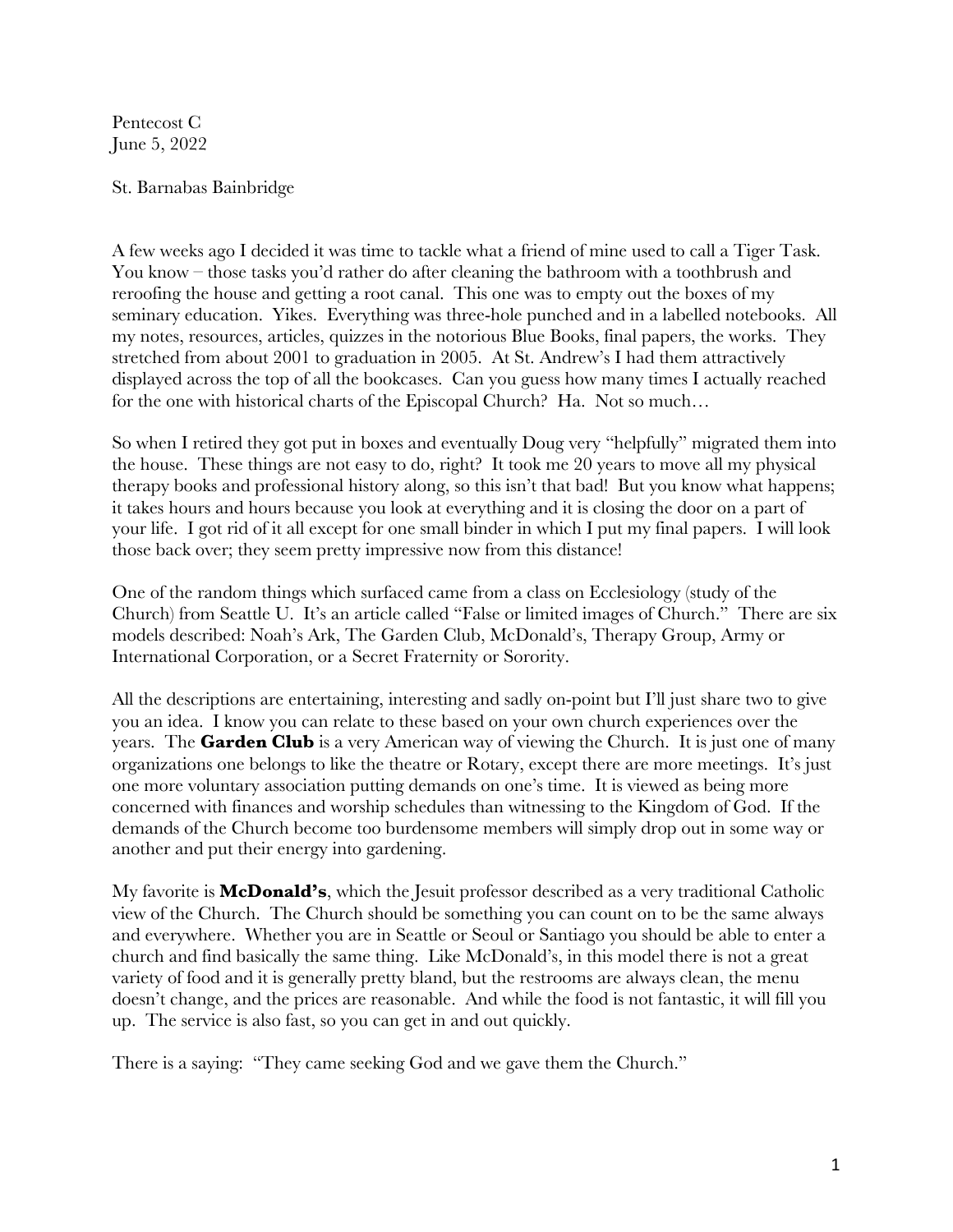Of course, none of these are St. Barnabas. But we can see flashes of truth in all our churches, especially if we look with eyes from the outside. In large part, this is not the Church the disciples were given at Pentecost. They wouldn't recognize what has developed from when they were in the Upper Room and those flames of Pentecostal fire danced and rested on their heads. The primary New Testament image of Community, what we now call the Church, is as the **Body of Christ**. It is in plain sight as the disciples gathered; not as individuals, but as a community, a collective, with each member equally vital and radically interdependent for the wholeness of the Body.

This has been a pretty wild ride for the disciples. They have spent the last three years trying to figure out who Jesus is with no Google to help them. The disciples gave Jesus some lip service but in the end they all stayed away, abandoned and betrayed him at the time of his crucifixion. But even so, he didn't leave them alone. He's been back, showing up inside locked doors, cooking fish on the beach, walking the roads with them. And just ten days ago in church time, he left their sight again, promising a new Advocate or Comforter who will be with them always.

So here they are, together again, not as individuals checking him out on their laptops or hoping for a **Noah's Ark** version of community so they could escape the world and ride out the storm of the religious authorities, but as a community trying to figure out this whole thing about a Holy Spirit coming to be with them.

In a sermon on Pentecost, Barbara Brown Taylor begins by saying there is "no better proof that Jesus is who he said he was than the before and after pictures of the disciples. Before Pentecost they were dense timid bumblers who fled at the least sign of trouble. Afterwards, they were fearless leaders. They healed the sick and cast out demons. They went to jail gladly, where they sang hymns until the walls fell down." "The Twelve go from a defeated, sorry lot to those who tilted the world on its axis." [Jason Byassee] They were propelled into the world as apostles and nothing was ever the same.

We might call it a multi-media event now only poorly imitated by Hollywood. Wind, flames, speaking in all kinds of languages so that the visitors to Jerusalem for the feast of Shavuot could understand the apostles' proclamation of who Jesus is. God has a history of special effects; bushes on fire which don't burn up, manna falling from heaven, whirlwinds which carry prophets away. Today it would "go viral" in social media, faster than jumping baby goat videos.

Do we believe such astonishing displays of God through the Holy Spirit still happen? Was Pentecost an exciting day 2000 years ago that we now celebrate with red balloons and red clothes? Studies have shown that churches which are the most vibrant and passionate about their ministry EXPECT the Holy Spirit to show up and lead the way. In Marshall Jolly's opinion if we sit and wait for the Holy Spirit to send fire and wind and all we've come to associate with the first Pentecost, we are going to be disappointed. We'd be members of the McDonald's church, just expecting the same old thing millennia after millennia, maybe checking out the **Therapy Group** down the street to see if they could help us feel better about our problems.

But if we allow ourselves to imagine what a fresh outpouring of the Holy Spirit might look like, we may be surprised. If we expect God to continue to create and renew life and allow ourselves to imagine something new, something holy, something surprising or astonishing, then anything is